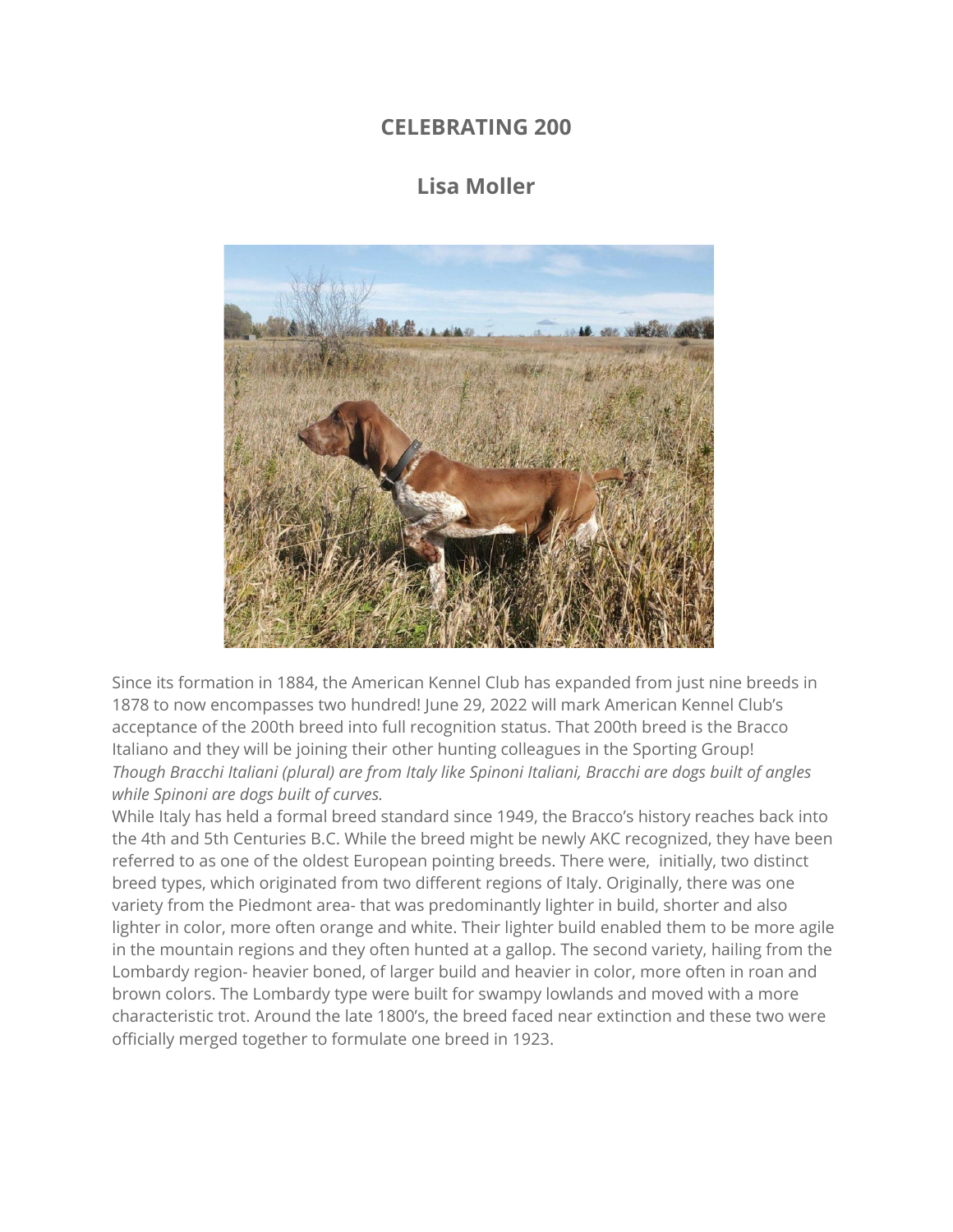

With increasing popularity and growing interest, some of the first imports arrived stateside in the mid 1990's. The breed has been shown in the AKC conformation ring under the FSS and Open designation, with more recent recognition in the MISC Class. The judges who have completed conformation judging assignments of the breed thus far have expressed overwhelming interest and enthusiasm, often asking "WHEN are you going to be fully accepted? I can hardly wait!" The most common compliments and acknowledgements given by judges refer to the breed's noble and proud personality and their beautiful and graceful movement. *The breed exemplifies this athletic movement known as the flying trot predominantly when they are in the field hunting.*

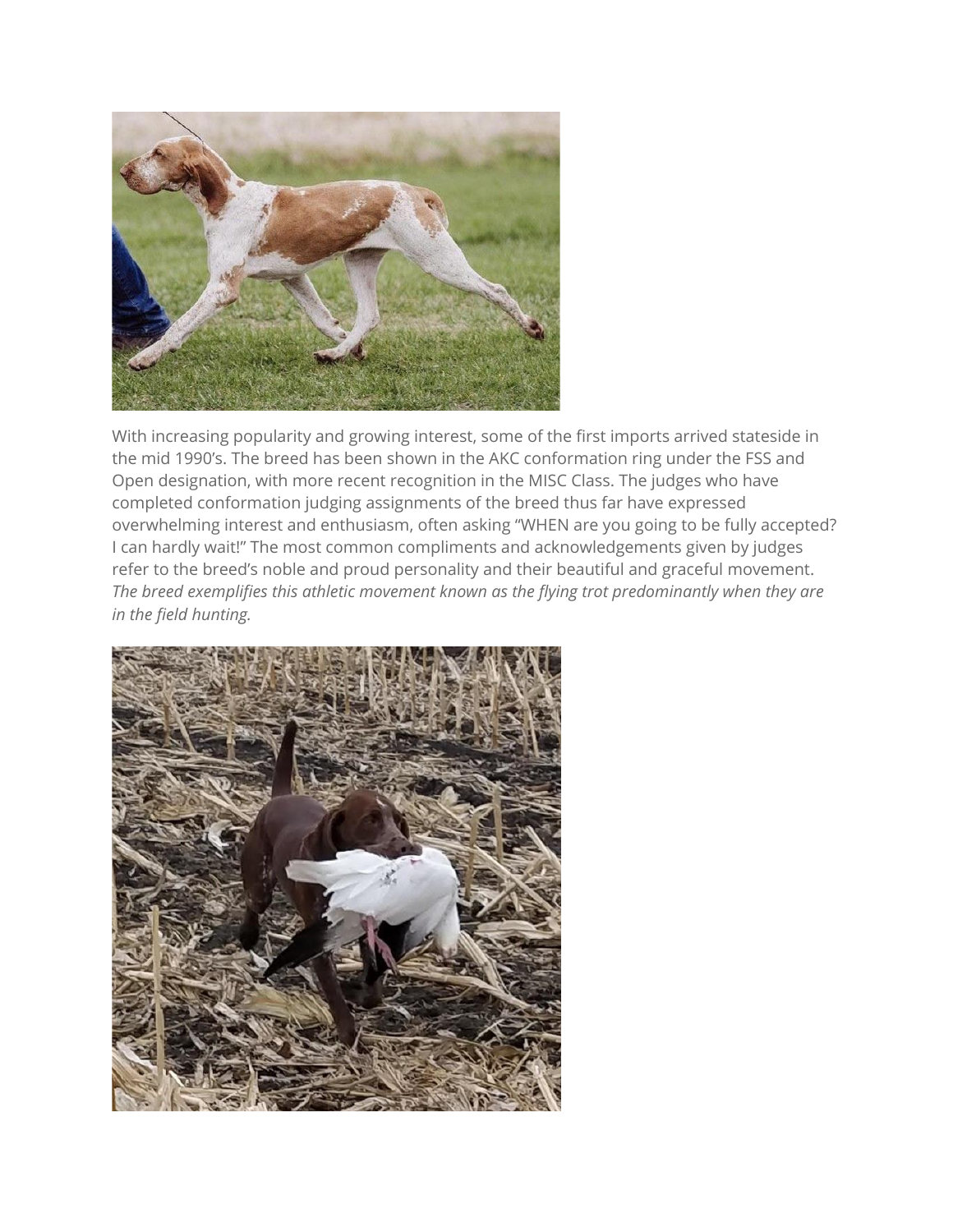It is breathtaking to watch a beautifully moving Bracco in full trot. While other hunting and pointing breeds race past the Bracco with their magnificent speed, you will often see the Bracco gaiting effortlessly, covering wide spans of territory looking down their roman noses when they halt into their point.

While their movement is eye- catching in the show ring, it has a purpose the parent club wishes to remain true to preserving for intended function. The parent club, BICA, is committed to keeping the breed true to their roots as a well-rounded hunting dog of upland game, waterfowl and fur.

*It's important that advancing this breed into AKC acceptance, that emphasis is not forgotten related to their origin, function and unique hunting style.*



With the AKC emphasis on the correct conformation and precise build, we will enable our beloved hunting companions to be an all day/many day hunting dog with fewer physical injuries. The appearance of a lean and muscled dog in the conformation show ring should be examined with the consideration that this animal may be in hunting condition and weight. The Bracco Italiano Club of America is committed to education. BICA will be offering breed seminars to those who desire to learn more about the Bracco. AKC is excited about promoting this breed in a variety of venues, shows and publications in the upcoming months. There are a number of Judge's Education Seminars scheduled and enrolling at shows near you! In celebration of being the 200<sup>th</sup> breed accepted into AKC full recognition, BICA is offering for the first 200 judges to attend judges education at no fee. If there are regions in which there are cluster breed seminars taking place and there is not a seminar offered for the Bracco Italiano, please let the person organizing the Judges Education offerings know that you would like to